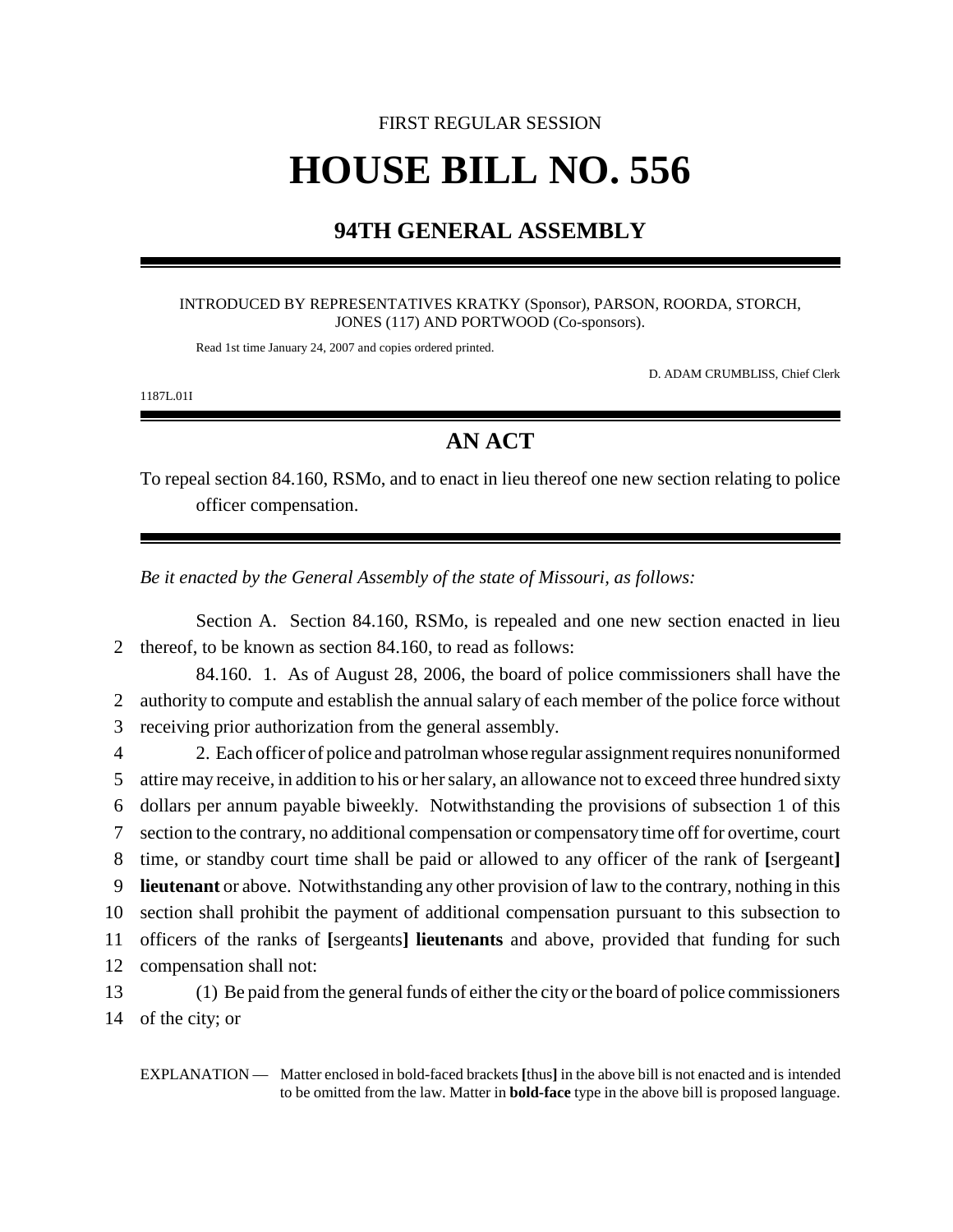#### H.B. 556 2

(2) Be violative of any federal law or other state law.

 3. It is the duty of the municipal assembly or common council of the cities to make the necessary appropriation for the expenses of the maintenance of the police force in the manner herein and hereafter provided; provided, that in no event shall such municipal assembly or common council be required to appropriate for such purposes (including, but not limited to, costs of funding pensions or retirement plans) for any fiscal year a sum in excess of any limitation imposed by article X, section 21, Missouri Constitution; and provided further, that such municipal assembly or common council may appropriate a sum in excess of such limitation for any fiscal year by an appropriations ordinance enacted in conformity with the provisions of the charter of such cities.

 4. Notwithstanding the provisions of subsection 1 of this section to the contrary, the board of police commissioners shall pay additional compensation for all hours of service rendered by probationary patrolmen **[**and**],** patrolmen**, and sergeants** in excess of the established regular working period, and the rate of compensation shall be one and one-half times the regular hourly rate of pay to which each member shall normally be entitled; except that, the court time and court standby time shall be paid at the regular hourly rate of pay to which each member shall normally be entitled. No credit shall be given or deductions made from payments for overtime for the purpose of retirement benefits.

 5. Notwithstanding the provisions of subsection 1 of this section to the contrary, probationary patrolmen **[**and**] ,** patrolmen**, and sergeants** shall receive additional compensation for authorized overtime, court time and court standby time whenever the total accumulated time exceeds forty hours. The accumulated forty hours shall be taken as compensatory time off at the officer's discretion with the approval of his supervisor.

 6. The allowance of compensation or compensatory time off for court standby time shall be computed at the rate of one-third of one hour for each hour spent on court standby time.

 7. The board of police commissioners may effect programs to provide additional compensation to its employees for successful completion of academic work at an accredited college or university, in amounts not to exceed ten percent of their yearly salaries or for field training officer and lead officer responsibilities in amounts not to exceed three percent of their yearly salaries for field training officer responsibilities and an additional three percent of their yearly salaries for lead officer responsibilities. The board may designate up to one hundred fifty employees as field training officers and up to fifty employees as lead officers.

8. The board of police commissioners:

 (1) Shall provide or contract for life insurance coverage and for insurance benefits providing health, medical and disability coverage for officers and employees of the department;